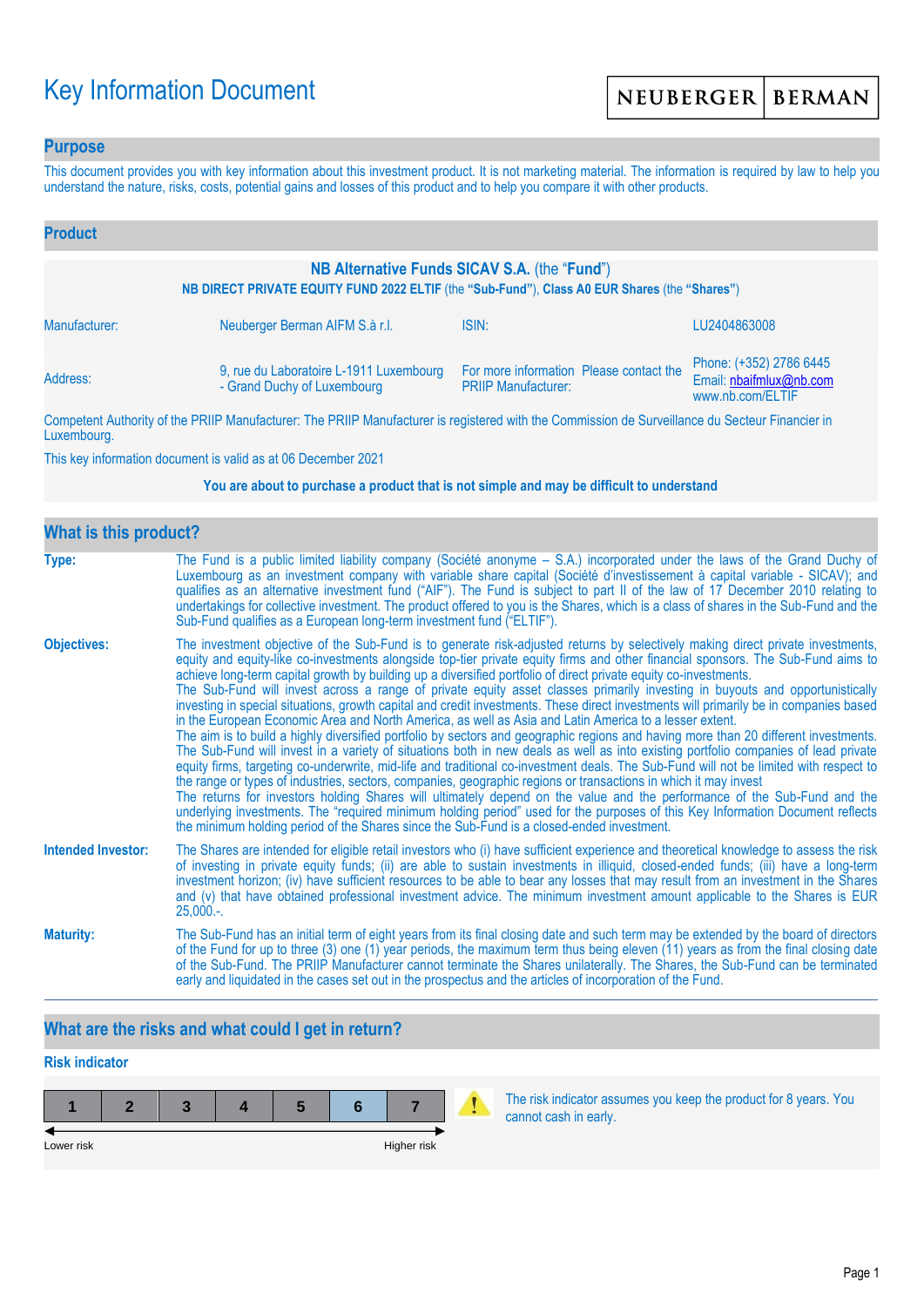The summary risk indicator ("SRI") is a guide to the level of risk of this product compared to other products. It shows how likely it is that the product will lose money because of movements in the markets or because we are not able to pay you. We have classified this product as class 6 out of 7, which is a high risk class. This rates the potential losses from future performance at a high-level, and poor market conditions impact the capacity of the Sub-Fund to pay you. **Be aware of currency risk. In some circumstances, you may receive payments in a different currency, so the final return you will get may depend on the exchange rate between** 

#### **the two currencies. This risk is not considered in the indicator shown above.**

If the currency of the Shares is different from the currency of the Sub-Fund, exchange rate fluctuations will affect the return on investment. Also, the Sub-Fund will make investments in different currencies. This product does not include any protection from future market performance so you could lose some or all of your investment. If the Sub-Fund is not able to pay you what is owed, you could lose your entire investment.

#### **Performance Scenarios**

**Market developments in the future cannot be accurately predicted. The scenarios shown are only an indication of some of the possible outcomes based on recent returns. Actual returns could be lower.**

| Investment 10 000 EUR      |                                     |                                              |
|----------------------------|-------------------------------------|----------------------------------------------|
| <b>Scenarios</b>           |                                     | 8 years<br>(minimum required holding period) |
| <b>Stress Scenario</b>     | What you might get back after costs | 7 653.92 EUR                                 |
|                            | Average return each year            | $-3.29%$                                     |
| Unfavourable Scenario      | What you might get back after costs | 14 625,78 EUR                                |
|                            | Average return each year            | 4.87%                                        |
| <b>Moderate Scenario</b>   | What you might get back after costs | 17 115.59 EUR                                |
|                            | Average return each year            | 6.95%                                        |
| <b>Favourable Scenario</b> | What you might get back after costs | 19 817.53 EUR                                |
|                            | Average return each year            | 8.93%                                        |

This table shows the money you could get back over the next 8 years (recommended holding period), under different scenarios, assuming that you invest 10 000 EUR. The scenarios shown illustrate how your investment could perform. You can compare them with the scenarios of other products. The scenarios presented are an estimate of future performance based on evidence from the past on how the value on this investment varies, and are not an exact indicator. What you get will vary depending on how the market performs and how long you keep the product. The stress scenario shows what you might get back in extreme market circumstances, and it does not take into account the situation where we are not able to pay you. The figures shown include all the costs of the product itself, but may not include all the costs you pay to your advisor or distributor. The figures do not take into account your personal tax situation, which may also affect how much you get back.

#### **What happens if Neuberger Berman AIFM S.à r.l. is unable to pay out?**

Losses are not covered by an investor's compensation or guaranteed scheme. The investor may not face a financial loss due to the default of the PRIIP Manufacturer.

Brown Brothers Harriman (Luxembourg) S.C.A (the "Depositary") will perform safekeeping duties for the Fund's assets. In the event of the insolvency of the PRIIP Manufacturer, the Fund's assets in the safekeeping of the Depositary will not be affected. However, in the event of the Depositary's insolvency, or someone acting on its behalf, the Fund may suffer a financial loss. However, this risk is mitigated to a certain extent by the fact the Depositary is required by law and regulation to segregate its own assets from the assets of the Fund. The Depositary will also be liable to the Fund and the investors for any loss arising from, among other things, its negligence, fraud or intentional failure properly to fulfil its obligations (subject to certain limitations).

#### **What are the costs?**

The Reduction In Yield ("RIY") shows what impact the total costs you pay will have on the return you might receive and may reduce the growth of your investment ("Impact on Return"). The total costs take into account one-off, ongoing and incidental costs. The amounts shown below are the cumulative costs of the product itself, at the recommended holding periods. The figures assume that you invest 10 000 EUR. The figures are estimates and may change in the future.

#### **Costs over Time**

The person selling you or advising you about this product may charge you other costs. If so, this person will provide you with information about these costs, and should show you the impact that all costs will have on your investment over time.

| Investment 10 000 EUR           | If you cash in after 8 years |
|---------------------------------|------------------------------|
| <b>Total costs</b>              | 2814.40 EUR                  |
| Impact on return (RIY) per year | 3.52%                        |